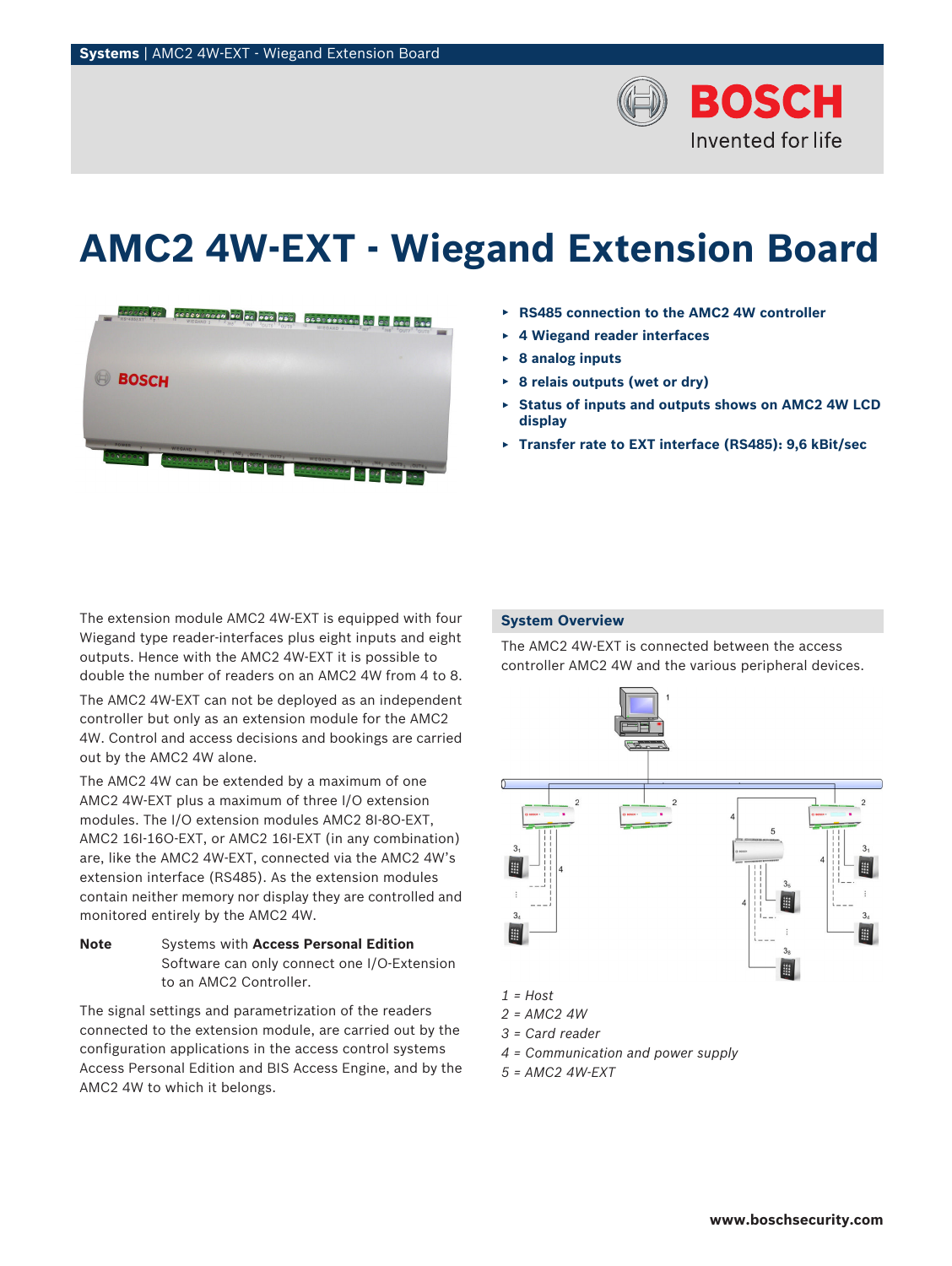The AMC2 4W-EXT is connected to the AMC2 4W using the RS-485 extension interface. This interface will also be used to connect further extension modules.



### **Installation/Configuration Notes**

The number of controllers in one system is limited to 200.

The using of AMC2 4W-EXT modules has no influence on this limit, because it is an extension to an AMC2 4W and not a controller.

Using Wiegand interfaces, up to eight peripheral devices can be connected to each AMC2 4W. The interfaces are point-to-point connections, meaning that only one reader can be connected to one interface.

### **Power supply**

An external power supply (10 to 30 V DC) for the AMC2 is connected to the first (positive) and third pin (negative).

When using an uninterruptible power supply (UPS), the relevant UPS output relay is connected to the pins

- 4 and 7 for alternating current (AC)
- 5 and 7 for the battery
- 6 and 7 for direct current (DC)

Otherwise, these pins will short-circuit.

# **Voltage equalization - grounding**

- Different grounds can be balanced via jumpers with protective ground.
- A line (shielding, potential equalization) with protective ground must only be connected in one place.
- For further instructions, please see the operating manual.

# **Wiegand interface**

The AMC2 4W-EXT has four interfaces to connect up to four readers. The following definitions apply to the interface:

- 10 wire interface with shield
- Max. cable length: 158 m (172.8 yd)
- 26 bit wiegand format
- 37 bit wiegand format

Default configuration:

- 1 = Reader Supply 12V+
- 2 = Reader Supply 0V
- $3$  = Data 0
- $4$  = Data 1
- 5 = Shield
- 6 = green LED
- 7 = red LED
- 8 = Beeper
- $9 =$  Hold
- 10 = Card Present

# **Contacts**

# **Inputs**

The analog inputs can be used as digital or analog contacts. For analog use, resistance values can be specified to check for cable breaks and short-circuits.

# **Relay outputs**

The relay outputs offer the following functions:

- The outputs can operate with potential free contacts for external power supply (dry mode).
- The outputs can operate using the internal voltage of power supply (wet mode).
- Only ohm resistive loads can be connected to the relay.
- Inductive loads must be bypassed via recovery diodes.
- These diodes (1N4004) are enclosed.

# **General instructions**

- All access equipment should be mounted within a "secured area".
- Detailed connection conditions are specified in the operating manual!
- After purchase, primary AC power must be carried out by a licensed electrician.

### **Technical Specifications**

| <b>Hardware</b>     | 4 Wiegand reader interfaces                                                                               |
|---------------------|-----------------------------------------------------------------------------------------------------------|
|                     | 8 relay outputs - with ohm load:<br>- max. switching voltage: 30 V DC<br>- max. switching current: 1,25 A |
|                     | 8 analog inputs                                                                                           |
|                     | Tamper switch                                                                                             |
| Temperature         | 0°C to +45°C (32°F to $113$ °F)                                                                           |
| Power supply        | - 10 or 30 V DC, max. 60 VA<br>Available for external devices: 55 VA<br>- or via the AMC2                 |
| Protection<br>class | IP 30                                                                                                     |
| <b>Housing</b>      | Base: PPO (UL 94 V-0)<br>Upper: Polycarbonate (UL 94 V-0)                                                 |
| Color               | White                                                                                                     |
| <b>Dimensions</b>   | WxHxD: 232 x 90 x 46 mm (9.13 x 3.54 x 1.81 in.)                                                          |
| Weight              | Approx. 0.4 kg (0.88 lb)                                                                                  |
| Type                | Rail mounting                                                                                             |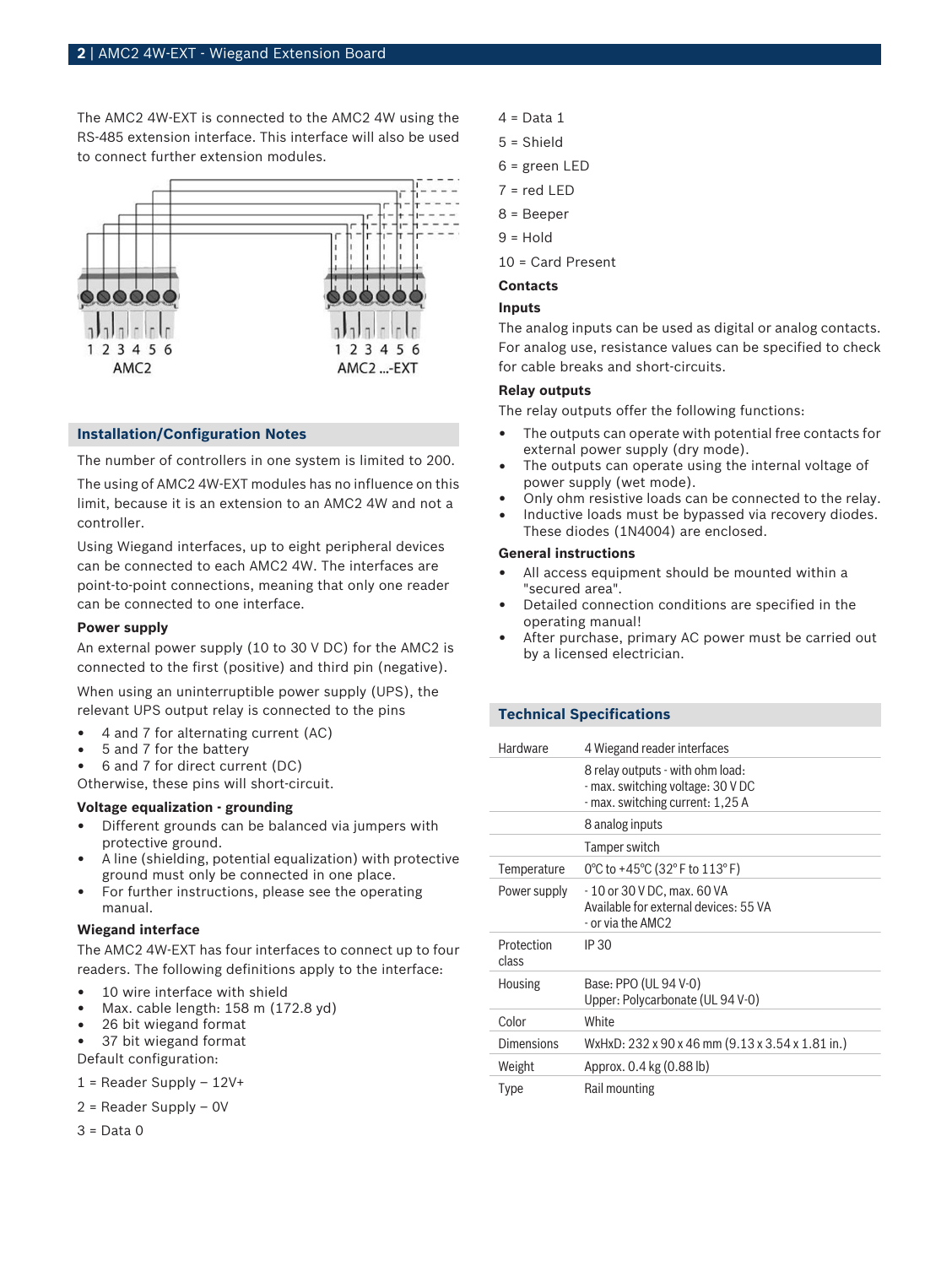# **Ordering Information**

**AMC2 4W-EXT - Wiegand Extension Board** The extension module AMC2 4W-EXT is equipped with four Wiegand type reader-interfaces plus eight inputs and eight outputs. Hence with the AMC2 4W-EXT it is possible to double the number of readers on an AMC2 4W from 4 to 8.

**API-AMC2-4WE**